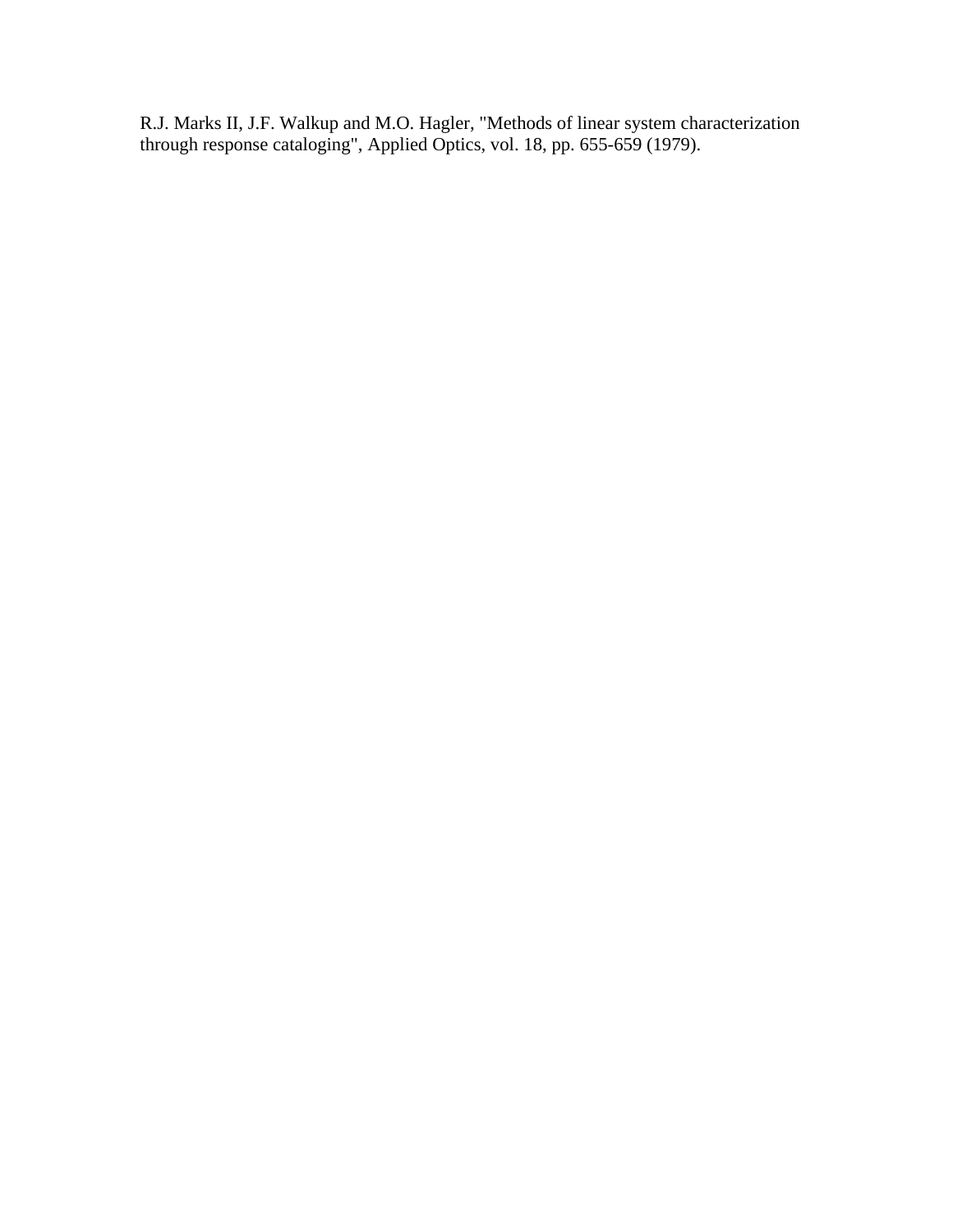# **Methods of linear system characterization through response cataloging**

Robert J. Marks 11, John F. Walkup, and Marion 0. Hagler

Various methods of linear system characterization are presented. Each method requires cataloging the system response to a set of input stimuli. The continuum orthonormal basis set response method, in principle applicable to all linear systems, has as special cases point-spread function and frequency response superposition integral characterizations. The piecewise isoplanatic approximation, sampling theorem approach, and discrete basis set response methods are three schemes whereby restrictive assumptions are placed on the system and/or allowable input class. In each case, the number of system responses required for system definition is reduced to a countable number. Contrasting properties and applicability of the three schemes are discussed. Last, shift-invariant and spreadless systems are briefly reviewed in the context of requiring only one input-output relation for complete system characterization.

#### **1. Introduction**

In the treatment of linear (space-variant) systems, a knowledge of the system point-spread function (impulse response) is normally assumed.<sup>1,2</sup> In practical situations, this relation can be determined in sampled form by probing the input plane with point sources and cataloging the corresponding system responses. If, however, the system is highly space-variant and the response changes rapidly over a small interval in the input plane, an enormous number of responses needs to be cataloged. In such a case, an alternate method of system characterization might be more appropriate. Linear system characterizations also play an important role in coherent linear processor synthesis. There have been efforts, for example, to synthesize space-variant processors through the multiplexing of sample pointspread functions either angularly in a volume hologram<sup>3,4</sup> or with phase coded reference beams.<sup>5</sup> In both cases, an appeal to a space-variant sampling theorem characterization is made.

The purpose of this paper is to present and contrast a number of linear system characterizations. In the next section, we present the continuum orthonormal basis set response method, of which the familiar

Received 28 September 1978.

0003-6935/79/050655-05\$00.50/0.

© 1979 Optical Society of America.

point-spread function superposition integral is a special case. Reduction of the number of required input-output relations to a countable set is presented in Sec. III. Here, restrictive assumptions must be made on the system and/or allowable class of inputs. Systems requiring only a single input-output relationship are presented in Sec. IV. Section V contains some concluding remarks. For clarity of presentation, analysis will be performed in one dimension. Extension to two or more dimensions is straightforward.

We model the system process by the operator  $S[\cdot]$ (Refs. 6, 7):

$$
g(x) = S[u(y)].
$$
 (1)

Here,  $g(x)$  is the system output corresponding to an input  $u(y)$ .<sup>8</sup> Henceforth, we restrict attention to the case where  $S[\cdot]$  is linear:

$$
S[au_1(y) + bu_2(y)] = aS[u_1(y)] + bS[u_2(y)],
$$

where  $a$  and  $b$  are  $y$ -independent constants.

## **II. Continuum Orthonormal Basis Set Response**

A continuum set,  $\{\psi_x(\xi)\}\)$ , is said to be orthonormal and complete  $if<sup>7,9</sup>$ 

$$
\int_{-\infty}^{\infty} \psi_x(\xi) \overline{\psi}_y(\xi) d\xi = \delta(x-y),
$$

where  $\delta(\cdot)$  is the Dirac delta, and the overbar denotes complex conjugate. A signal  $u(y)$  can be expressed in terms of this set by

$$
u(y) = \int_{-\infty}^{\infty} \alpha(\xi) \psi_y(\xi) d\xi, \tag{2}
$$

where

R. J. Marks is with University of Washington, Department of Electrical Engineering, Seattle, Washington 98195; the other authors are with Texas Tech University, Department of Electrical Engineering, Lubbock, Texas 79409.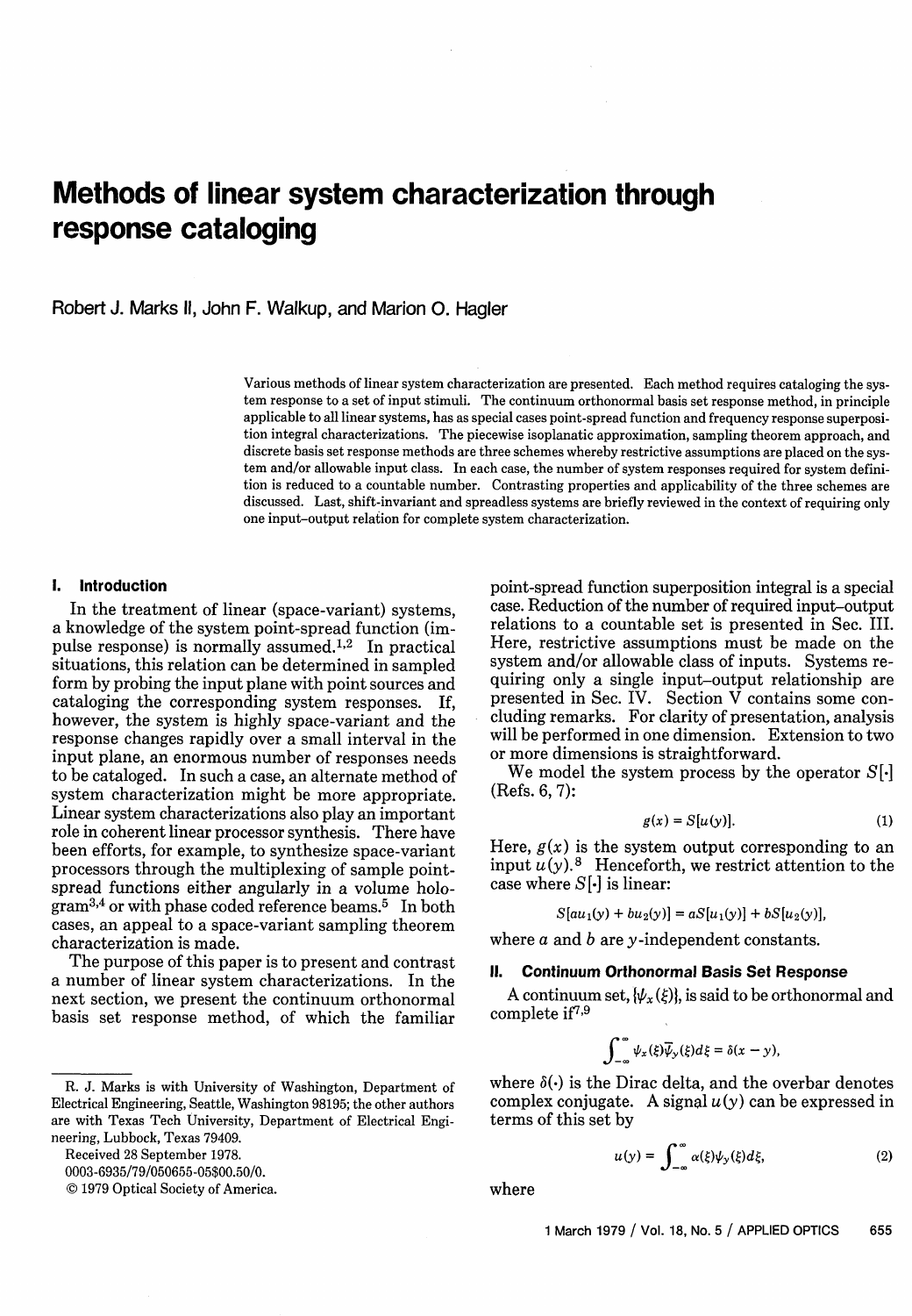$$
\alpha(\xi) = \int_{-\infty}^{\infty} u(y)\overline{\psi}_y(\xi)dy.
$$
 (3)

The proof follows straightforwardly from the sifting property of the Dirac delta.6

Substituting Eq. (2) into the system characterization in Eq. (1) and taking advantage of the operator's linearity give

$$
g(x) = \int_{-\infty}^{\infty} \alpha(\xi) S[\psi_y(\xi)] d\xi.
$$
 (4)

Thus, our system is characterized by knowledge of the system's responses to each element in the continuum basis set. For a given input, one simply computes the corresponding  $\alpha(\xi)$  followed by evaluation of Eq. (4).

#### A. Line-Spread Function

Historically, the most popular choice of a continuum orthonormal basis set is the Dirac delta:  $\psi_{\nu}(\xi) = \delta(\gamma \xi$ ). Here, the functional coefficient  $\alpha(\cdot)$  is identical to the input value at  $y = \xi$ . The system response is the familiar line-spread function:  $h(x - \xi;\xi) = S[\delta(y - \xi)].$ We here have used the Lohmann-Paris line-spread function notation.<sup>10,11</sup> For the Dirac delta basis set, the system characterization in Eq. (4) becomes the familiar superposition integral:6

$$
g(x) = \int_{-\infty}^{\infty} u(\xi)h(x - \xi; \xi) d\xi.
$$
 (5)

## B. **Frequency Response**

An alternate choice of a continuum basis set is the complex exponential:  $\psi_{\nu}(\xi) = \exp(j2\pi\nu\xi)$ . Here,  $\nu$  is used instead of y due to the obvious frequency personality of the variable. For this set, the functional coefficient is recognized as the Fourier transform of the input:

$$
\alpha(\nu) = \int_{-\infty}^{\infty} u(\xi) \exp(-j2\pi\nu\xi) d\xi = \mathcal{F}_{\xi}[u(\xi)] = U(\nu).
$$

Borrowing from the sister electrical sciences, we shall call the system response to the complex exponential the frequency response:

$$
k(x - c\nu;\nu) = S[\exp(j2\pi\nu\xi)].
$$
 (6)

This notation is analogous to that used for the Lohmann-Paris line-spread function. The constant c merely retains dimensional consistency between the spatial variable x and the frequency variable *v.* The input-output relation in this case is

$$
g(x) = \int_{-\infty}^{\infty} U(\nu)k(x-c\nu;\nu) d\nu.
$$

Comparing with the superposition integral (Eq. (5)], we conclude from the power theorem<sup>12</sup> applied to the spatial-frequency variables  $(\xi, \nu)$  that

$$
h(x-c\nu;\nu)=\int_{-\infty}^{\infty}h(x-\xi;\xi)\exp(j2\pi\nu\xi)d\xi.
$$
 (7)

The line-spread function and frequency response are thus related by a Fourier transform.

The frequency response characterization has an interesting physical interpretation. Instead of cataloging the system response to various input point sources, we here are cataloging the system response to a continuum number of tilted input plane waves. Thus instead of decomposing the input into a number of point source Huygen's wavelets, we are characterizing the input by its angular spectrum.6

Frequency response system characterization has been used to widen the class of operations achievable by 1-D coherent processors.13-16

## C. Discussion

The point-spread function and frequency response lend themselves to an intuitive and physically realizable method of system characterization. They also are coupled by a Fourier duality. There do, of course, exist alternate continuum basis sets. Other basis sets, however, do not seem to lend themselves to easy implementation or intuitive interpretation. This is not to say, however, that better continuum basis sets do not exist for specific applications.

# **Ill. Countable Discrete Characterizations**

By placing certain limiting assumptions on the system and/or input, it is possible to reduce the required number of cataloged input-output relations to a countable number. In this section, three such basic methods are reviewed and contrasted.

#### A. Piecewise Isoplanatic Approximation

The concept of the isoplanatic patch is well established with regard to imaging systems.  $6,17,18$  Marks and Krile19 give a more extensive treatment with regard to general linear systems.

The basic assumption of the piecewise isoplanatic approximation (PIA) is that the system impulse response varies slowly as a Dirac delta explores an input interval  $l_n \leq \xi \leq u_n$ . In this case, the system output can be approximated by

$$
g(x) \simeq \sum_{n} \int_{l_n}^{u_n} u(\xi)h(x-\xi;\xi_n)d\xi.
$$

The limits  $(l_n, u_n)$  describe the boundaries of the *n*th isoplanatic patch. The point  $\xi_n$  is chosen to lie somewhere within the nth patch. To assure no patch overlap, we further require that  $u_n = l_{n+1}$ .

The goodness of the approximation of the PIA is a relatively difficult quantity to measure in general. From the specific examples given in Ref. 19, however, we conclude that neither pointwise nor rms convergence can generally be assumed.

Note, however, that we have reduced the required number of input-output relations to a countable set. To apply the PIA, we need knowledge of only one sample impulse response per isoplanatic patch. Lohmann and Paris<sup>10</sup> have offered a definition of the isoplanatic patch, which is wholly dependent on the system impulse response (line-spread function). We thus conclude that the PIA is essentially an input-independent method of linear system characterization.

As is the case with all the characterizations presented in this paper, the PIA has a Fourier dual. Here, the input spectrum is divided into frequency-invariant patches, and we make the approximation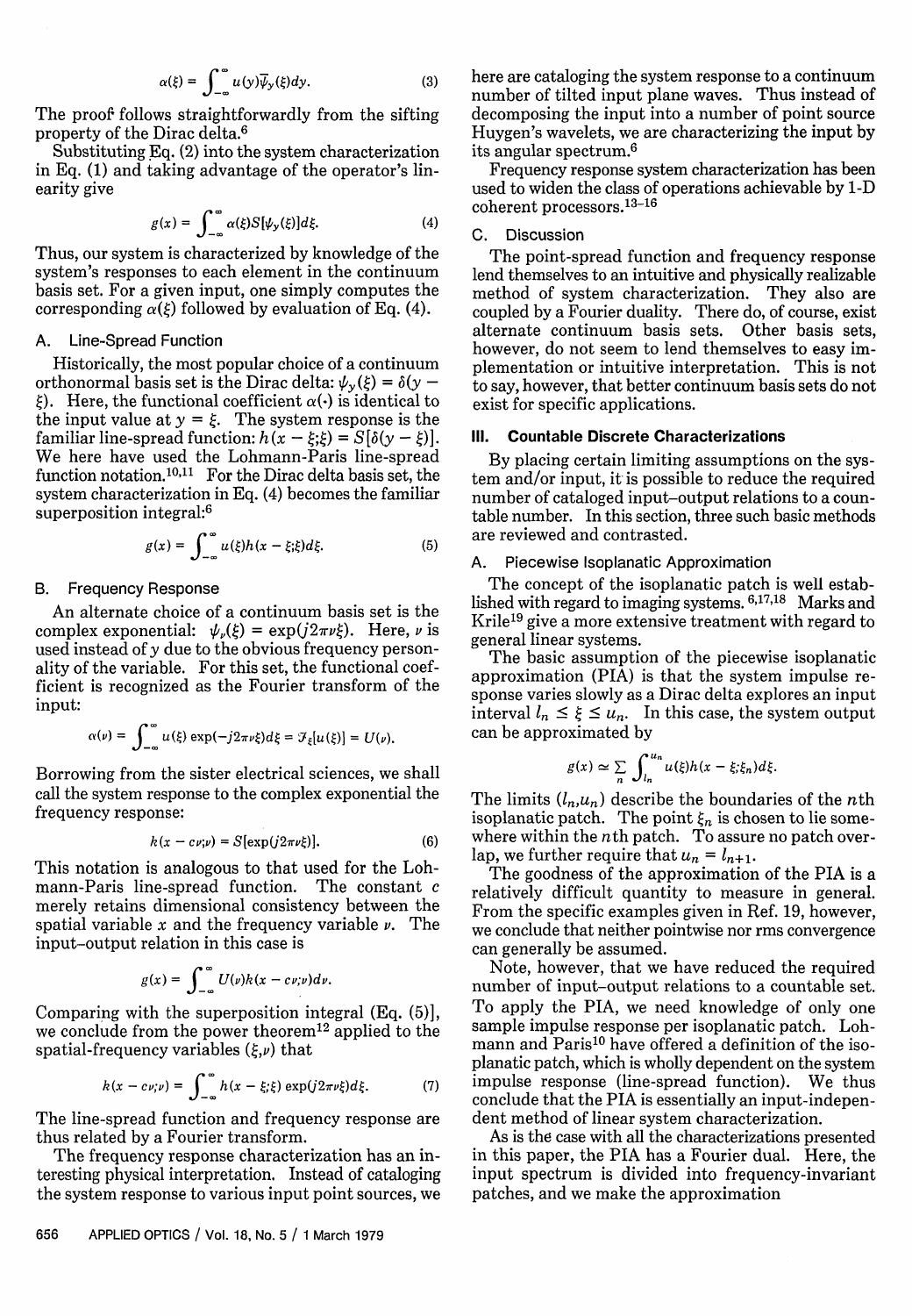$$
g(x) \simeq \sum_{n} \int_{l_n}^{a_n} U(\nu) k(x - c \nu; \nu_n) d\nu,
$$

where  $\hat{l}_n$  and  $\hat{u}_n$  describe the patch's endpoints, and  $\hat{l}_n$  $\leq v_n \leq \hat{u}_n = \hat{l}_{n+1}$ . The sample frequency responses are obtained by cataloging the system response to a countable number of tilted plane wave inputs. Here again, the method of characterization is primarily input-independent.

#### B. Sampling Theorem Characterizations

Classical Whittaker-Shannon sampling theory is applicable to system characterization when certain bandlimited constraints are placed on the system input and line-spread function. For a detailed treatment with Fourier duals, see Refs. 16, 20, and 21.

A signal  $u(y)$  is said to be bandlimited if its Fourier transform  $U(\nu)$  has compact support, i.e.,  $U(\nu) \equiv 0$  for  $|v| > W_u$ , where  $W_u$  is some finite number. Similarly, we say that a linear system described by the impulse response function  $h(x;\xi)$  is variation-limited if its Fourier transform with respect to  $\xi$  has compact support. In other words, if  $H_{\xi}(x;\nu)$  is the Fourier transform of  $h(x;\xi)$ , then  $H_{\xi}(x;\nu) \equiv 0$  for  $|\nu| > W_{\nu}$  for all x, where  $W_{\nu}$  is finite. Then, for a variation-limited system with a bandlimited input, the input-output relationship can be written as

$$
g(x) = \sum_{n} u(\xi_n)h(x - \xi_n; \xi_n) * \text{sinc}2W_s x,
$$

where  $*$  denotes convolution, sincx =  $\sin \pi x / \pi x$ ,  $W_s$  =  $W_u + W_v$ , and  $\xi_n = n/2W_s$ . Note that the sampling rate 2W, is dictated by both the system and the input. As with the PIA, however, we only require the countable set  $\{h(x;\xi_n)\}\$ for complete system characterization.

A second sampling theorem requires  $h(x - \xi;\xi)$  to be bandlimited in  $\xi$  for all x. In this case

$$
g(x) = \frac{1}{2W_d} \sum_n u(\xi_n) h(x - \xi_n; \xi_n),
$$

where, now,  $\xi_n = n/2W_d$ . The minimum required sampling rate  $2W_d$  is equal to the sum of the input bandwidth  $2W_u$  and the supremum support of the Fourier transform of  $h(x - \xi;\xi)$  in  $\xi$ . The same set  ${h(x,\xi_n)}$  is here required for system characteriza- $\rm tion.$ <sup>22</sup>

In both sampling theorems, desired sampling rates are dictated by both the input and the system. These characterizations are thus both input- and systemdependent.

# C. Discrete Basis Set Response

Here we describe a method of linear system characterization, which places a constraint only on the allowable input class.<sup>4,16</sup> Let  $\{\phi_n(y)\}$  denote a complete orthonormal basis set dense in a signal class A. *A* is assumed to be contained in the class of finite energy signals.<sup>23</sup> Then, for all  $u(y)$  in A, we can write<sup>24</sup>

$$
u(y)=\sum_n \alpha_n \phi_n(y),
$$

where  $\alpha_n$  denotes the inner product

$$
\alpha_n = \int_{-\infty}^{\infty} u(y) \overline{\phi}_n(y) dy.
$$

Substituting the expansion into Eq. (1) and taking advantage of the operator's linearity give

$$
g(x)=\sum_n\,\alpha_n S[\phi_n(y)].
$$

From this relation we conclude that the system is completely characterized for the signal class A by knowledge of its response to each element in the basis set. Note that the members of the response set  $\{S[\phi_n(y)]\}$  need not necessarily be orthogonal.<sup>25</sup> This scheme can, of course, be generalized by only requiring  $\{\phi_n(y)\}\$ to be a complete (not necessarily orthogonal) basis set in A. Note that no restrictions (except linearity) have been placed on the system.

An obvious choice for  $\phi_n(y)$  is the set of eigenfunctions resulting from solution of the corresponding integral equation from Eq.  $(5)$ .<sup>26-28</sup> The fabrication of these eigenfunctions to input into the system, however, would in general be an extremely difficult undertaking and furthermore would require a *priori* knowledge of the system impulse response. We will thus focus attention solely on the input class.

One common signal class consists of all finite energy bandlimited signals with bandwidth less than *2W.* That is, if  $u(y)\in A$ , then

$$
u(y) = \int_{-W}^{W} U(\nu) \exp(j2\pi\nu y) d\nu.
$$

Such signals can be expressed via the conventional cardinal series expansion<sup>6</sup>

$$
u(y) = \sum_{n} u(y_n) \operatorname{sinc} 2W(y - y_n),
$$

where  $y_n = n/2W$ . We thus conclude that a linear system is characterized for this class of inputs if we have knowledge of  $\{S[\text{sinc }2W(y-y_n)]\}$  for all *n*. The system output is then found simply by weighting these responses by the input's sample values:

$$
g(x) = \sum_{n} u(y_n) S[\text{sinc2 } W(y - y_n)].
$$

The input sinc basis set is one which can be straightforwardly generated by coherent optical means.

An alternate input signal class consists of finite energy signals of finite spatial width. We here consider the case where the input is identically zero outside of the interval  $|y| \le a$ . The input can then be expressed in the Fourier series

$$
u(y) = \frac{1}{2a} \sum_{n} U(\nu_n) \exp(j2\pi\nu_n y) \operatorname{rect}\left(\frac{y}{2a}\right),
$$

where  $\nu_n = n/2a$  and

$$
\text{rect}(x) = \begin{cases} 1; |x| \le 1/2 \\ 0; |x| > 1/2. \end{cases}
$$

For this signal class, we can characterize the system by cataloging the responses

#### $S[\exp(j2\pi\nu_n y)\mathrm{rect}(y/2a)].$

These elements can be easily generated by probing the system input with appropriately tilted plane waves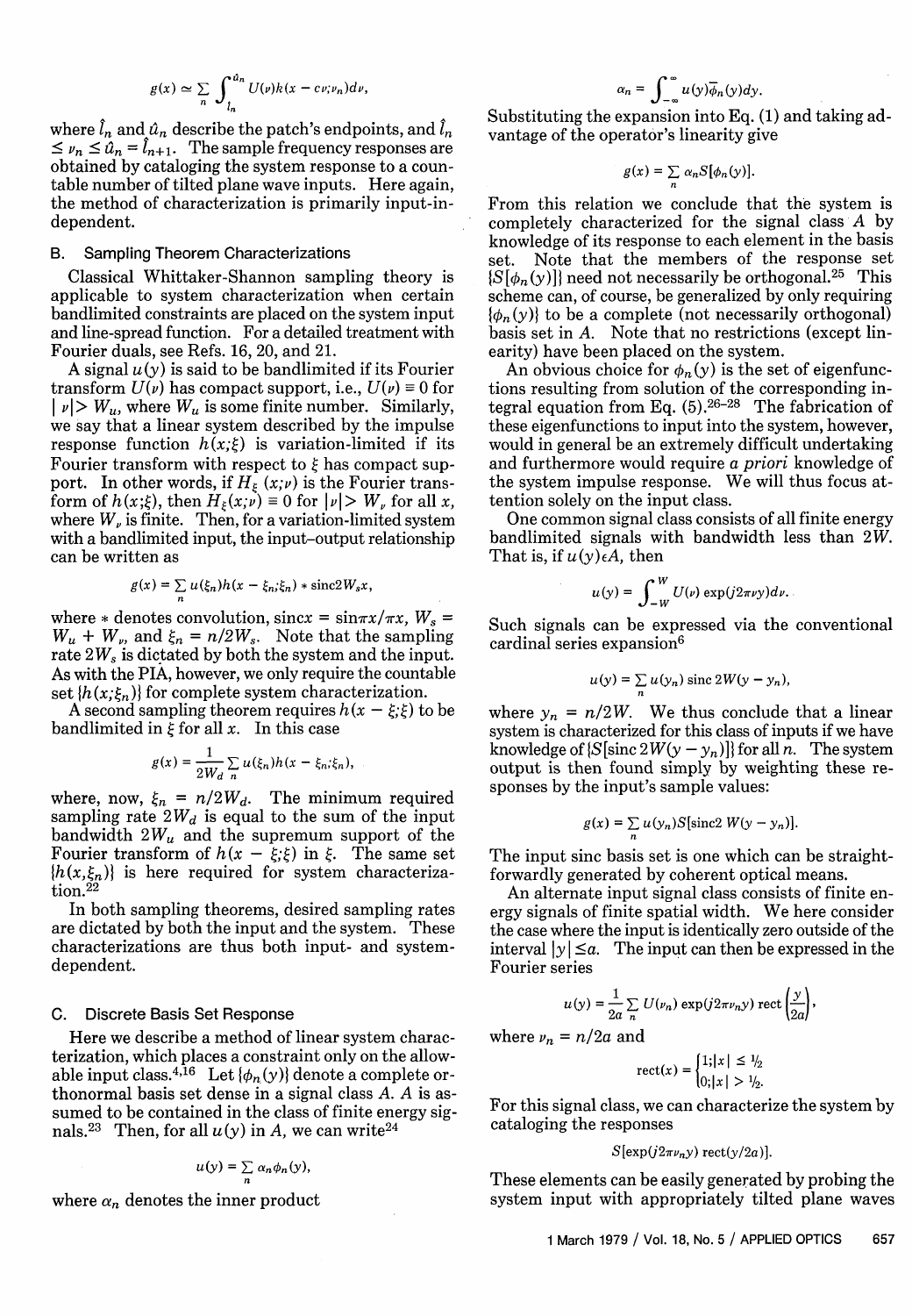through a rectangular aperture. The system output is gained by weighting these responses by the sample values of the input spectrum:

$$
g(x) = \frac{1}{2a} \sum_n U(\nu_n) S \bigg[ \exp(j2\pi\nu_n y) \, \text{rect}\left(\frac{y}{2a}\right) \bigg] \ .
$$

## D. Discussion

In this section we have presented and reviewed three methods of linear system characterization with contrasting properties. In each case, the number of input-output relations required for characterization is countable.

The PIA is a characterization scheme which is only system-dependent. Sampling theorem representation, on the other hand, requires limiting assumptions on both the system and input. The third method requires cataloging the system response to each element in a basis set and was shown to be only input-dependent.

## IV. **Single Response Characterizations**

To complete our discussion, we now briefly review three restrictive system assumptions that allow system characterization by knowledge of only one system response.

By far the most common linear system assumption is that of shift-invariance. A system is said to be space-invariant (isoplanatic) if  $h(x - \xi;\xi) \rightarrow h(x - \xi)$ . In this case the superposition integral in Eq. (6) becomes a convolution integral. Only a single impulse response  $h(x)$  is required to completely define a linear spaceinvariant system. Many optical systems and, in particular, imaging systems are thus modeled.<sup>29,30</sup>

In a Fourier dual sense, we can call a system frequency-invariant<sup>31</sup> if  $k(x-cv;v) \rightarrow k(x-cv)$ . Thus, the only system response required for system definition is  $k(x)$ . This corresponds to cataloging the system response to a single normally incident input unit amplitude plane wave. A second response, however, may be required to determine the c parameter. One can easily show that a linear system cannot be simultaneously space- and frequency-invariant.

An example of a frequency-invariant system is the common thin lens Fourier transformer with an inputoutput relationship of6

$$
g(x) = \int_{-\infty}^{\infty} u(\xi) \exp\left(-j2\pi x \frac{\xi}{\lambda \beta}\right) d\xi,
$$

where  $f_i$  is the focal length of the lens, and  $\lambda$  is the wavelength of the spatially coherent illumination. The corresponding frequency response is  $k(x - c\nu) = \lambda \beta \delta(x)$  $-\lambda f\nu$ ). Note that the constant  $c = \lambda f$  is here specified by system parameters.

One final linear system class that can also be considered as a dual of the shift-invariant system is the "spreadless" system $1,27$  with the input-output relationship defined by  $g(x) = u(x)t(x)$ . A simple mask with transmittance  $t(x)$  is an example of such a system. The temporal analog of the spreadless system is the linear "memoryless" system. Like the frequency-invariant system, the spreadless system can obviously by characterized by its response to a single normally incident plane wave. The corresponding system response is  $t(x)$ .

The shift-invariant and spreadless systems impose severe limitations on applicable linear system classes. They do, however, require only one input-output relationship for complete characterization.

## **V. Conclusion**

We have presented a number of methods by which a linear system can be characterized by cataloging its response to a set of input stimuli. These methods can either be used in the analysis or synthesis of linear coherent systems. In the latter case, we require a method of storing the system responses in such a manner that they are able to be appropriately accessed by an arbitrary input.

The best characterization method for specific application is determined by the system and/or allowable class of input. For example, a highly space-variant system would best be characterized by limiting the input class and using the discrete orthonormal basis set response method. If, on the other hand, our system is quasiisoplanatic (quasi-space-invariant), application of the PIA is more appropriate. In this case, no restrictive assumptions are made on the input.

The authors express their appreciation to Joseph Goodman and the reviewers for their excellent comments and suggestions. This work was supported in part by AFOSR grant 75-2855.

#### **References**

- 1. H. J. Butterweck, J. Opt. Soc. Am. 67, 60 (1977).
- 2. A. Papoulis, *Systems and Transforms with Applications in Optics* (McGraw-Hill, New York, 1968).
- 3. L. M. Deen, J. F. Walkup, and M. 0. Hagler, Appl. Opt. 14,2438 (1975).
- 4. R. J. Marks II, J. F. Walkup, and M. 0. Hagler, "Volume Hologram Representation of Space-Variant Systems," in *Applications of Holography and Optical Data Processing,* E. Marom, A. A. Friesem, and E. Wiener-Aunear, Eds. (Pergamon, Oxford, 1977).
- 5. T. F. Krile, R. J. Marks II, J. F. Walkup, and M. 0. Hagler, Appl. Opt. 16, 3132 (1977).
- 6. J. W. Goodman, *Introduction to Fourier Optics* (McGraw-Hill, New York, 1968).
- 7. J. D. Gaskill, *Linear Systems, Fourier Transforms and Optics* (Wiley, New York, 1978).
- 8. Here,  $u(y)$  is a function of the input variable y. The dummy variable  $\xi$ , which occurs throughout this paper, also refers to the input variable. The operator  $S[\cdot]$  maps the input space into the output space denoted by the variable  $x$ .
- 9. A. S. Davydov, *Quantum Mechanics* (Neo Press, Peaks Island, Maine, 1966).
- 10. A. W. Lohmann and D. P. Paris, J. Opt. Soc. Am. 55, 1007 (1965).
- 11. R. J. Marks II, J. F. Walkup, and M. 0. Hagler, Appl. Opt. 15,2289 (1976).
- 12. R. N. Bracewell, *The Fourier Transform and Its Applications* (McGraw-Hill, New York, 1965).
- 13. J. W. Goodman, P. Kellman, and E. W. Hansen, Appl. Opt. 16, 733 (1977).
- 14. R. J. Marks II, J. F. Walkup, M. 0. Hagler, and T. F. Krile, Appl. Opt. 16, 739 (1977).